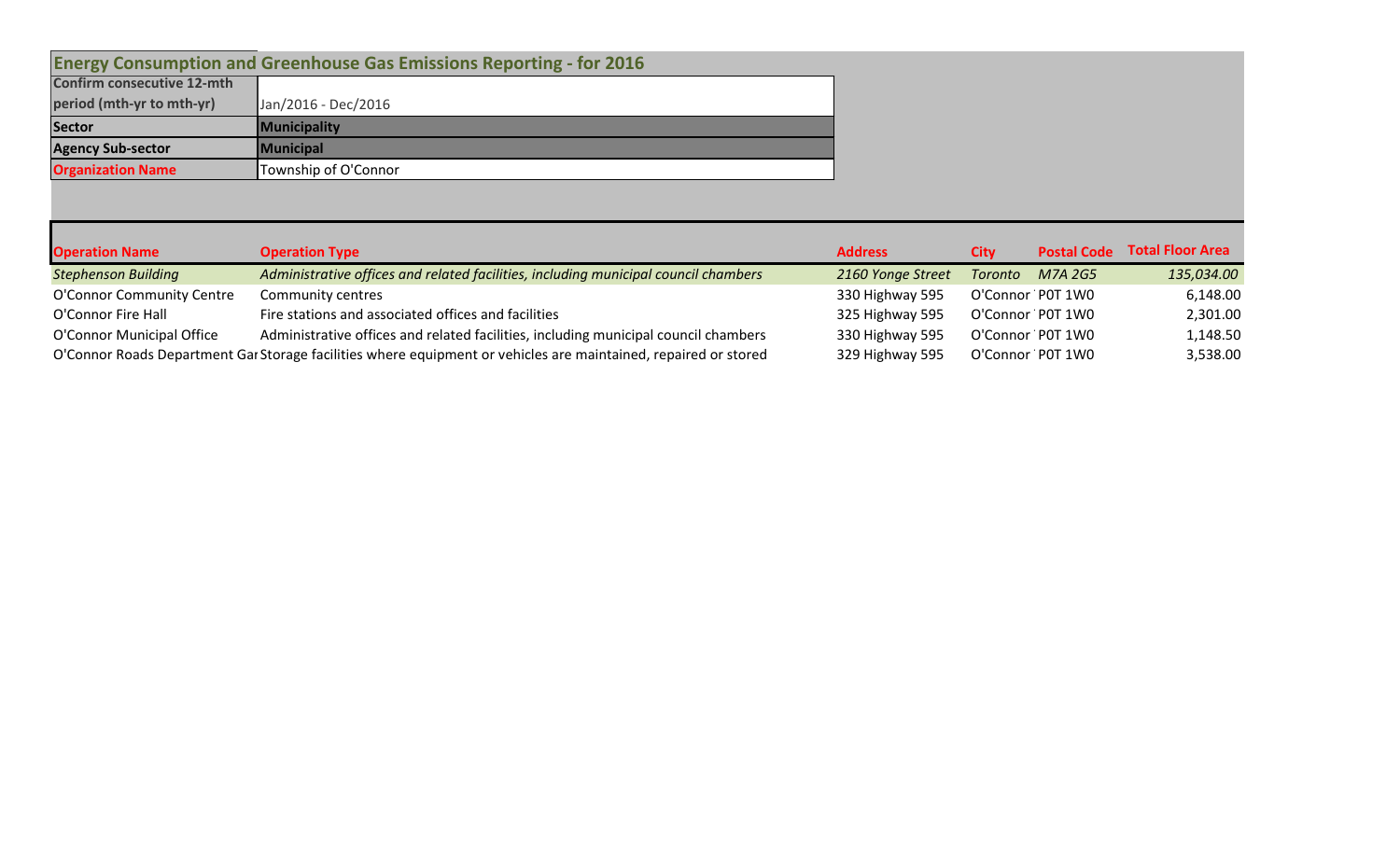|             |            | <b>Annual Flow</b> | <b>Electricity</b>  | <b>Electricity</b> | <b>Natural</b>            | <b>Natural</b>  | <b>Fuel Oil</b>   | <b>Fuel Oil</b> |
|-------------|------------|--------------------|---------------------|--------------------|---------------------------|-----------------|-------------------|-----------------|
| <b>Unit</b> | Avg hrs/wk | (ML)               | Quantity            | Unit               | <b>Gas Quantity</b>       | <b>Gas Unit</b> | 1 & 2 Quantity    | 1 & 2 Unit      |
| Square feet | 70         | 23516.00224        | 2,181,065.00000 kWh |                    | 125,300.00000 Cubic meter |                 |                   | Litre           |
| Square feet | 35         | 0.00000            | 18,133.35000 kWh    |                    |                           |                 | 3,918.50000 Litre |                 |
| Square feet |            | 0.00000            | 8,933.77300 kWh     |                    |                           |                 |                   |                 |
| Square feet | 33         | 0.00000            | 4,253.50000 kWh     |                    |                           |                 |                   |                 |
| Square feet | 40         | 0.00000            | 5,695.97800 kWh     |                    |                           |                 | 4,836.40000 Litre |                 |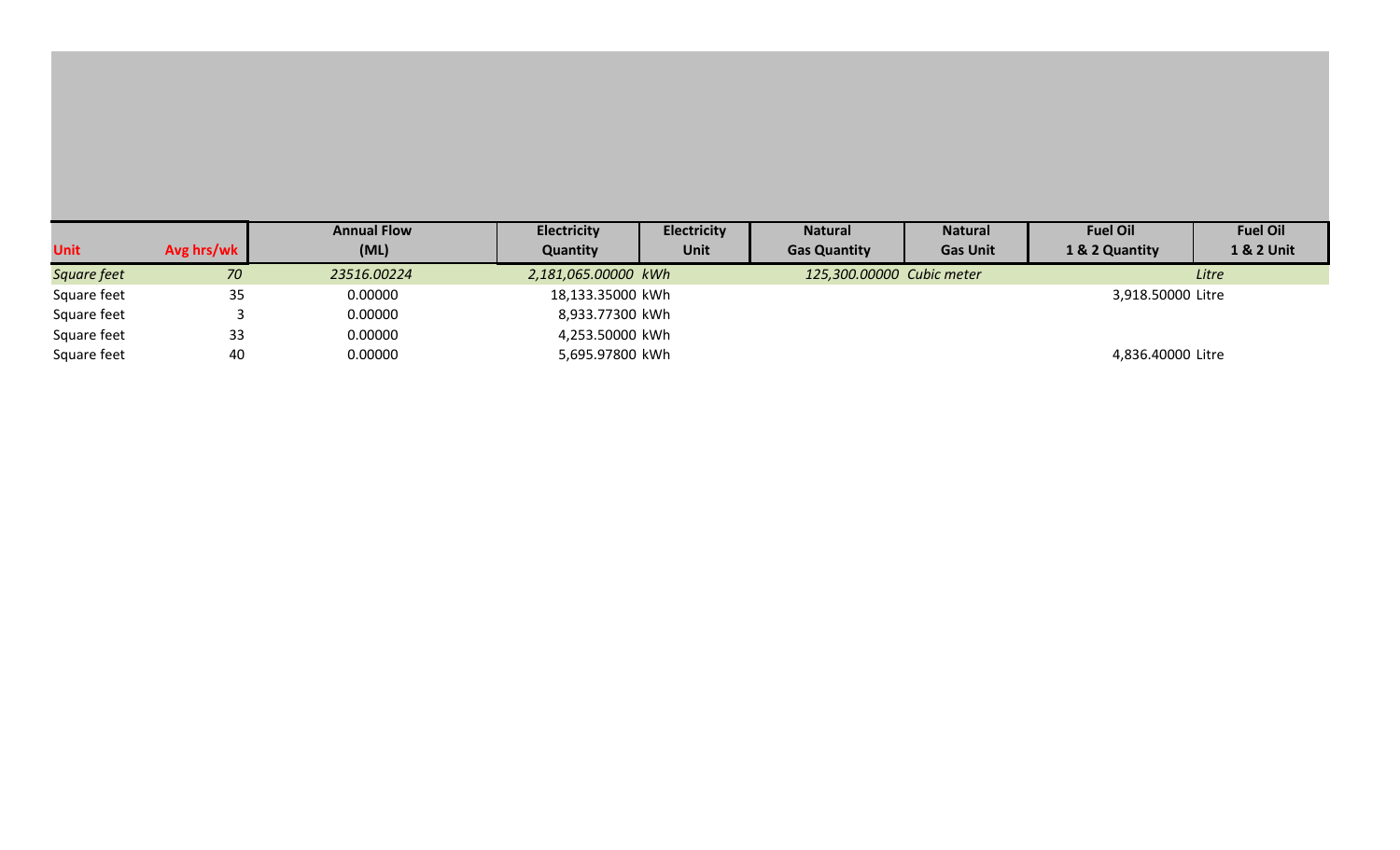| <b>Fuel Oil</b> | <b>Fuel Oil</b> | <b>Propane</b> | Propane | Coal            | Coal                | <b>Wood</b>     | <b>Wood</b>         | <b>District</b>         | <b>District</b>     |
|-----------------|-----------------|----------------|---------|-----------------|---------------------|-----------------|---------------------|-------------------------|---------------------|
| 4 & 6 Quantity  | 4 & 6 Unit      | Quantity       | Unit    | <b>Quantity</b> | Unit                | <b>Quantity</b> | <b>Unit</b>         | <b>Heating Quantity</b> | <b>Heating Unit</b> |
|                 | Litre           |                | Litre   |                 | <b>Metric Tonne</b> |                 | <b>Metric Tonne</b> |                         | 26.73000 Giga Joule |

3,343.60000 Litre 1,981.90000 Litre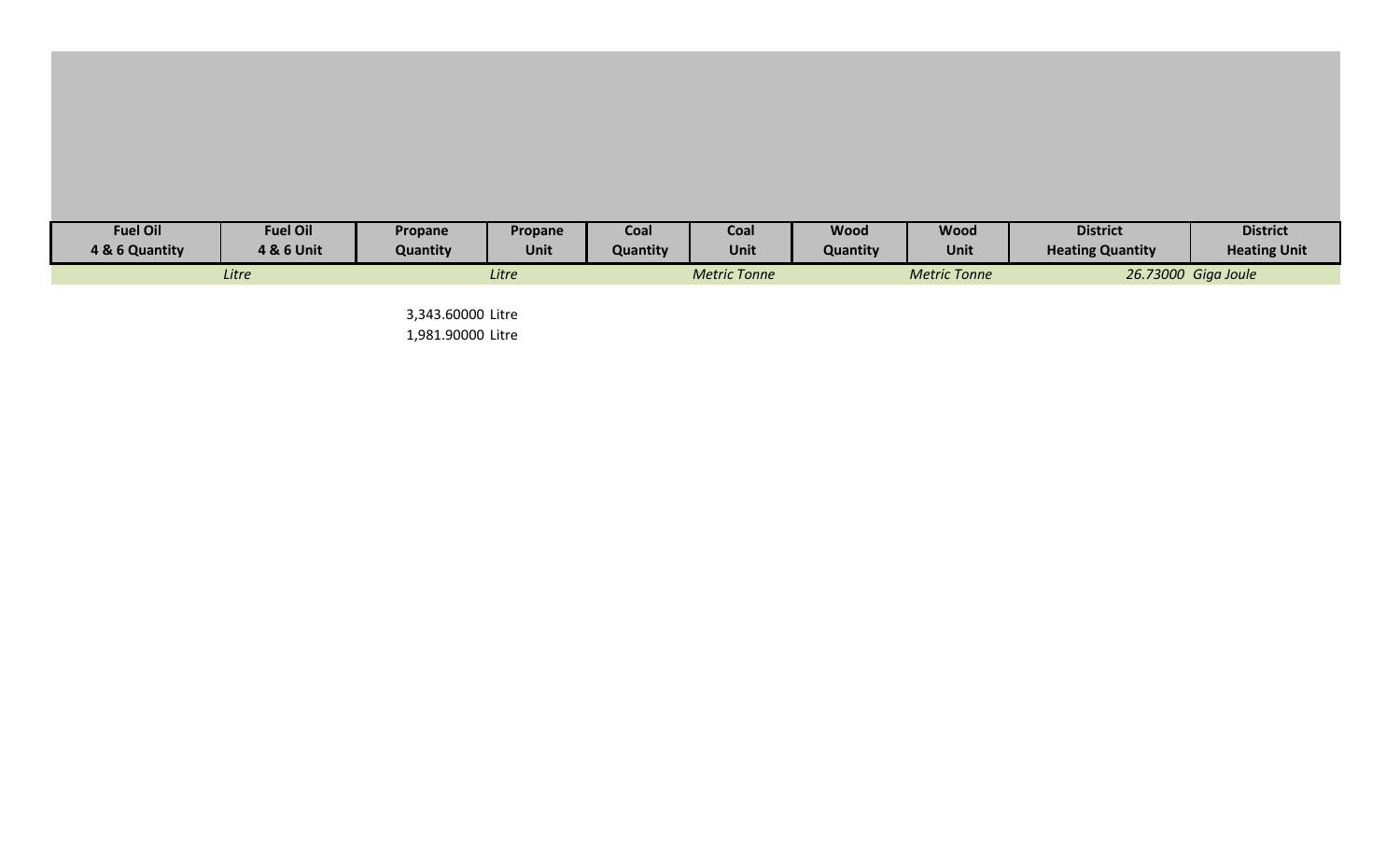|                   | If Yes,               | <b>District</b>         | <b>District</b>     |            | If Yes,               |                           |                                     |
|-------------------|-----------------------|-------------------------|---------------------|------------|-----------------------|---------------------------|-------------------------------------|
| <b>Renewable?</b> | enter Emission Factor | <b>Cooling Quantity</b> | <b>Cooling Unit</b> | Renewable? | enter Emission Factor | <b>GHG Emissions (Kg)</b> | <b>Energy Intensity (ekWh/sqft)</b> |
| No                | 0.00000               |                         | 20.50600 Giga Joule | No         | 0.00000               |                           |                                     |
|                   |                       |                         |                     |            |                       | 11,362.31311              | 9.81881                             |
|                   |                       |                         |                     |            |                       | 5,470.01187               | 14.09871                            |
|                   |                       |                         |                     |            |                       | 3,205.27961               | 15.83575                            |
|                   |                       |                         |                     |            |                       | 13,430.78910              | 16.34302                            |